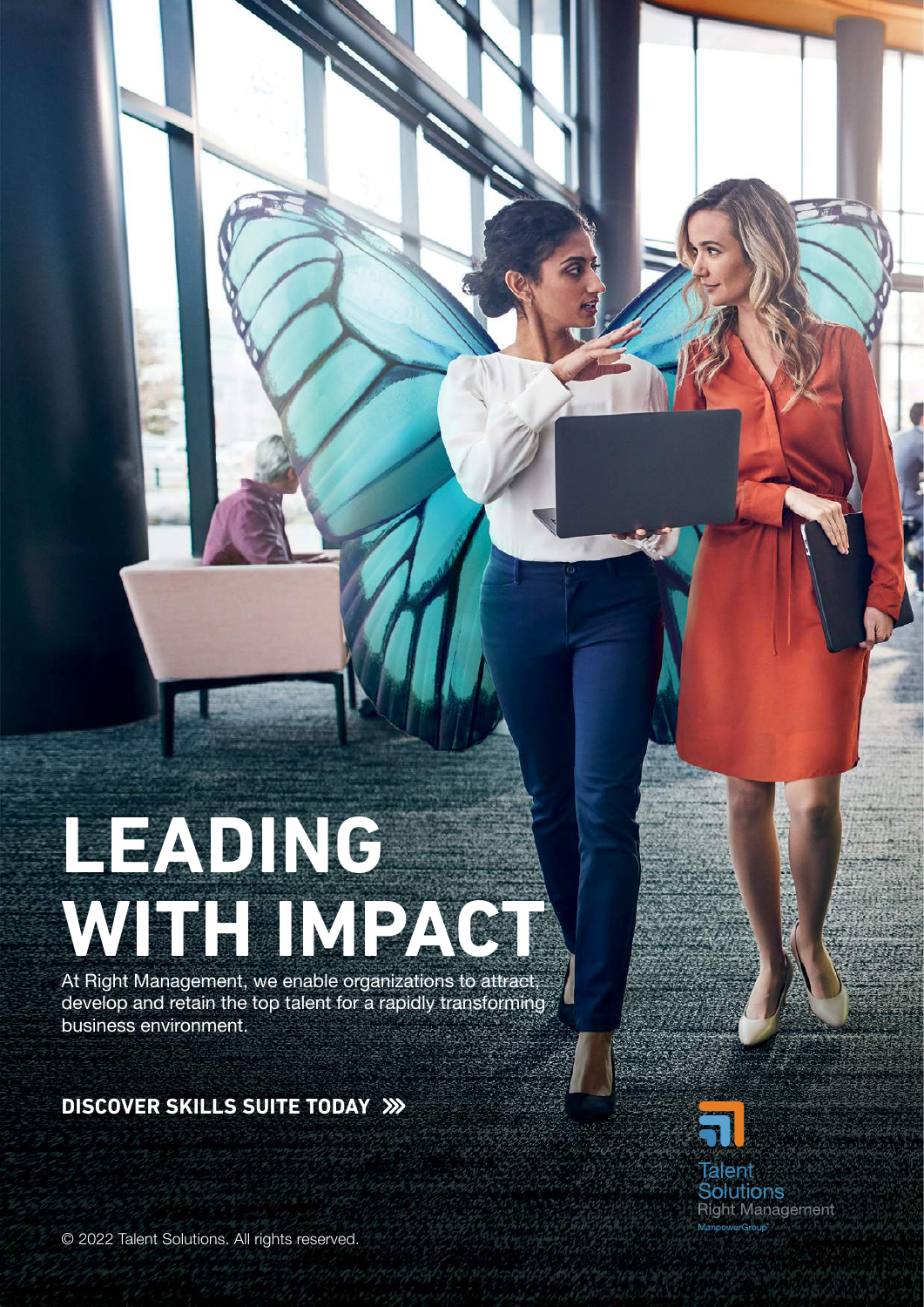# **MANAGER SERIES**

#### **SKILLS SUITE**

In today's "human age", leaders must use the heart as much as the hand in the work they do with their teams. Our **Manager Series** aims to shift both mindset and skillset, from doing the work alone to collaborating and leading a team towards accelerated performance.



### **M1**



DAY

#### 4 Steps for Implementation Planning

LEARN HOW TO

- Analyze organizations from multiple perspectives, assess risks and plan preventive and contingent actions
- Process diverse business and industry information to diagnose strategic issues … evaluate alternatives and formulate actionable strategic plan
- Apply action steps for decision implementation

## M3

#### Behavior-based Interviewing **Techniques**

LEARN HOW TO

- Understand behavior-based interviewing principles
- Prepare for and conduct behavioral interviews
- Ask the right questions during an interview
- Evaluate candidate's competencies by employing proven questioning methods



## **DA**

#### Conducting Career **Conversations**

LEARN HOW TO

- Have meaningful, on-going career conversations
- Develop your staff's career
- Engage and help employees feel more positive and satisfied with their role
- Enable employees to take ownership for their career development

M7



#### Creating Your Trust Equation as a Leader

LEARN HOW TO

- Identify and close the gap between current vs ideal trust state
- Sustain trust and confidence over the long run
- Build, maintain and repair trust virtually and why trust matters in virtual teams
- Build trust when bringing in a new colleague or joining a new team



#### 6 Characteristics of High Performing Teams

LEARN HOW TO

- Understand context for high performing team
- Review talent capability development process to identify untapped potential
- Leverage unique talents, strengths and diversity in a team
- Develop action plan to guide team



#### Coaching Process

– Step-by-Step

LEARN HOW TO

- Improve effectiveness as a coach
- Provide feedback and set goals
- Manage common coaching challenges
- Ensure performance objectives are met through guidance

M6



#### Creating an Engaging Work Environment

LEARN HOW TO

- Discover the mindset and golden rules on planning for engagement
- Apply leadership focus in different areas to drive engagement
- Develop action plan for engaging work environment
- Devise and share a plan to impact the engagement culture in your organization

## M8



#### Development Planning Using Inward, Outward, Forward Model

LEARN HOW TO

- Understand the benefits of an employee development plan
- Build self & organizational awareness for development planning
- Develop and engage talents through career development
- Apply model and devise individual development plan



1 **DAY**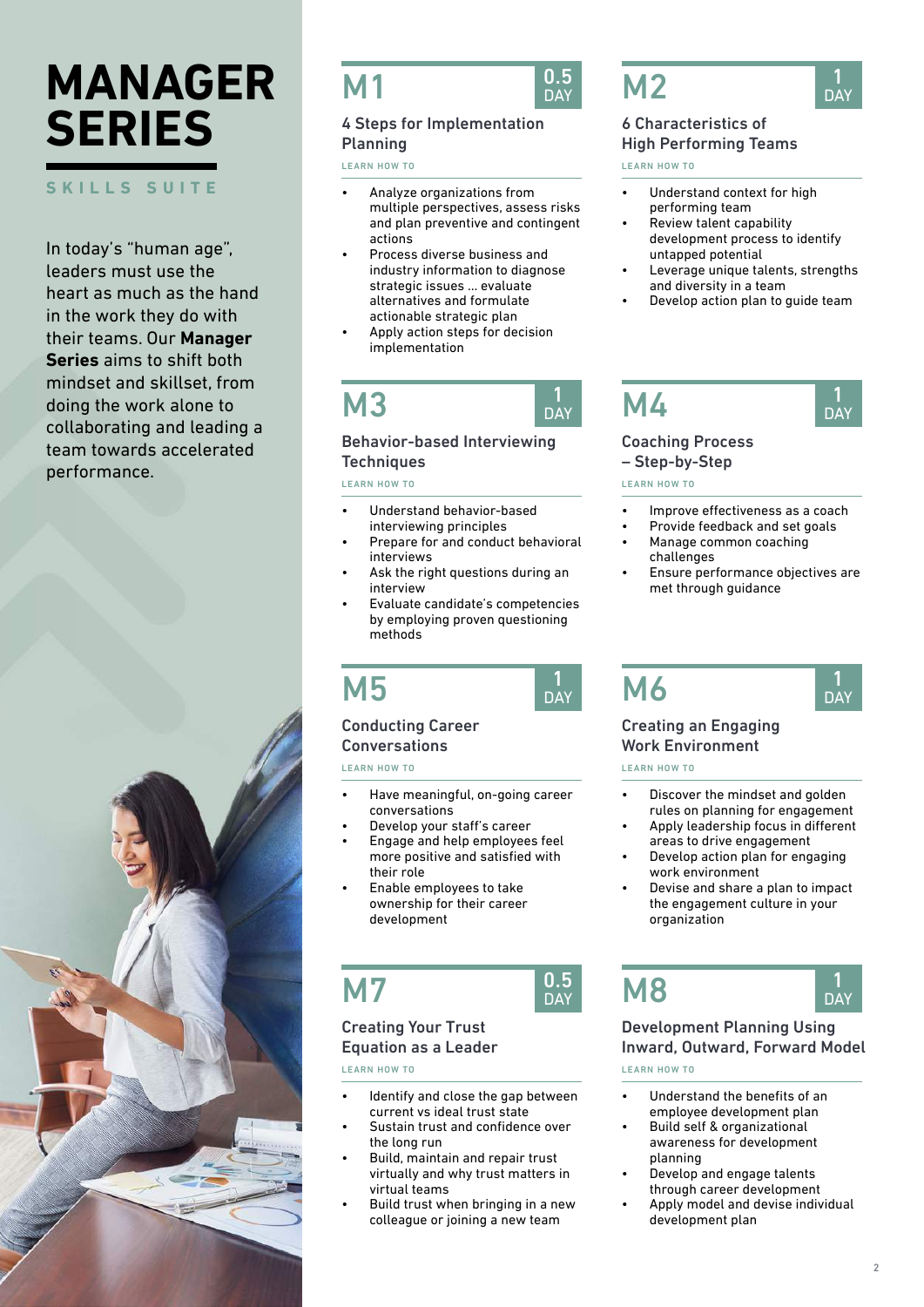## **MANAGER SERIES**

**SKILLS SUITE**

### M9

## Engaging Four Types

#### of Employees LEARN HOW TO

- Identify and use the
- 4-quadrant chart for engagement Identify skills that will enhance emotions leading to higher engagement levels
- Apply different motivational techniques to accommodate individual needs
- Develop strategies to engage each type of employee

## M12

#### Giving and Receiving Feedback

LEARN HOW TO

- Understand the importance of feedback and coaching for unleashing talent, engaging careers, and achieving performance results.
- Understand the elements of effective feedback conversations.
- Champion and provide clear, result-centered feedback.
- Develop specific coaching competencies to improve effectiveness as a coach.

## M15

### Mapping Your

#### Key Stakeholders

LEARN HOW TO

- Map your stakeholders
- Develop stakeholder relationships
- Map stakeholder communication strategies to address to the needs of different types of stakeholders
- Understand personalities and devise ways to minimize stakeholder opposition

## M<sub>10</sub>

### Four Attributes of

#### a Strategic Leader

LEARN HOW TO

- Improve thinking capability
- Balance between Strategic and Tactical Thinking
- Be exposed to diverse perspectives and experiences from fellow business leaders
- Apply tools and frameworks on Zoominfinity

## M13

2 **DAYS** 

> 1 DAY

> 1 DAY

#### How to Motivate: 6 Common Needs

#### LEARN HOW TO

M<sub>16</sub>

LEARN HOW TO

Mentoring Skills

- Identify motivators for peak performance and confidence
- Motivate and drive behaviors based on individual needs
- Handle team members that are demotivated
- Set clear & defined goals as part of the motivation process

## M11

#### Interpersonal Communication Styles for Managers

1 **DAY** 

LEARN HOW TO

- Describe the key strengths and challenges of the different communication styles
- Gain insight into your own and team's preferred communication style
- Identify the most effective approaches for communicating with each style within your team
- Devise a plan for improving communication challenge as a leader



#### Leaders with a "Development Mindset"

#### LEARN HOW TO

- Evaluate opportunities to increasingly develop a growth mindset
- Choose appropriate strategies for development
- Overcome the traps of self-doubt and discuss self-sabotage and procrastination
- Apply practices that foster growth mindset within an organization

## M17

#### 1 **DAY**

#### New Manager's Mistakes and Remedies

#### LEARN HOW TO

- Identify and prevent common mistakes through deeper selfawareness
- Identify and develop traits required for managers
- Overcome obstacles that hinder transition into managerial role
- Be accountable to make changes

DAY

and pitfalls Apply art of motivation & influence to inspire mentees to achieve desired result

• Develop a mentoring relationship

3

 $0.5$ DA<sup>Y</sup>

DAY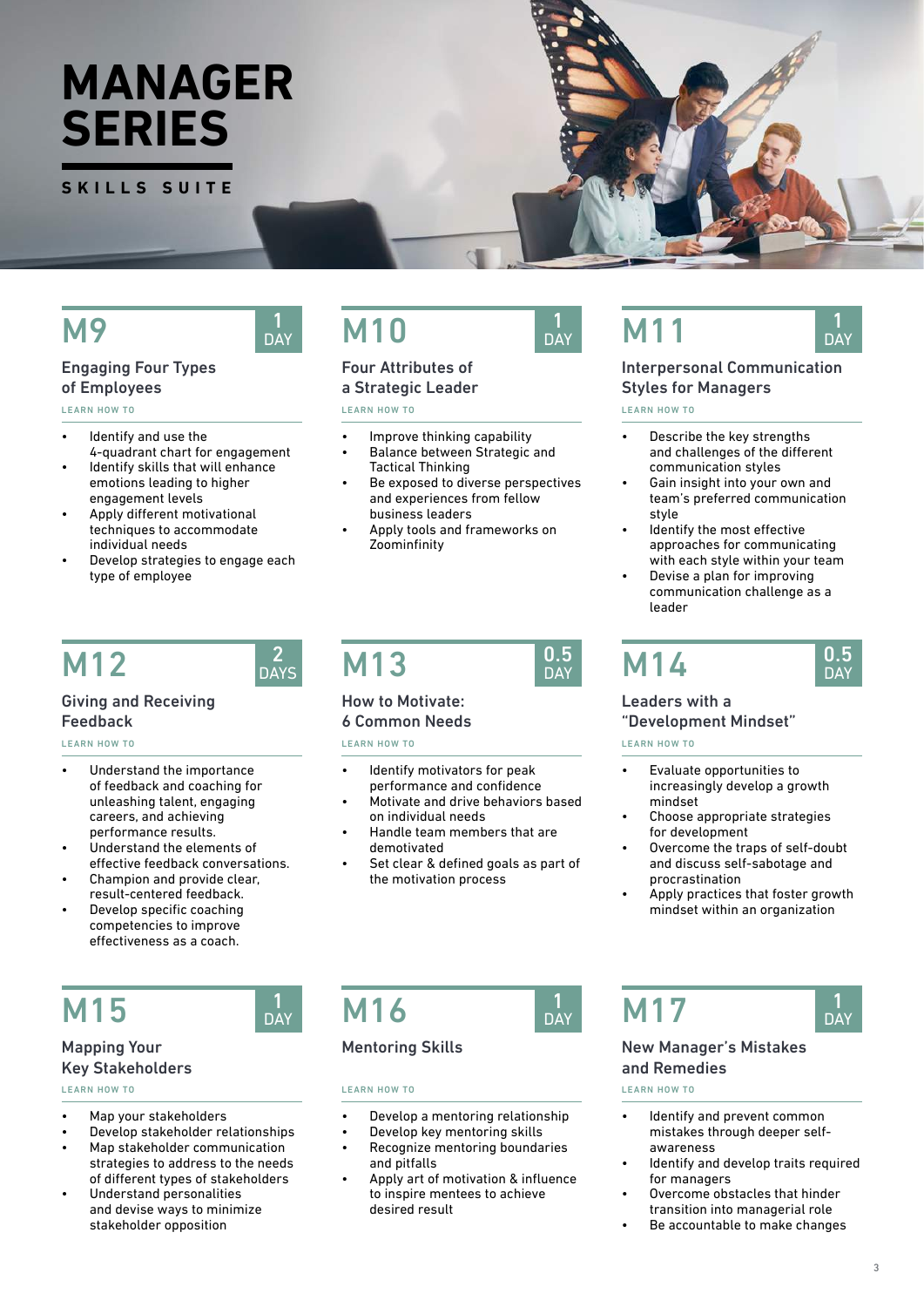## **MANAGER SERIES**

**SKILLS SUITE**

## **M19**

## **Delegation**

LEARN HOW TO

- Empower and enhance
- Overcome barriers to effective
- Recognize benefits of effective delegation and described the
- Provide opportunities to test one's delegation skills

## M21

M18

S5 Model of

LEARN HOW TO

Team Development

• Understand the needs of your team Identify traits and best practices for leveraging effective teams Spot dysfunction team and understand how to resolve • Develop high performing teams

#### Being Agile through VUCA Changes

#### LEARN HOW TO

- Identify key drivers of change
- Create change strategies
- Be an effective change leader
- Apply change leadership techniques

**Strategic** Facilitation-VOICE LEARN HOW TO

- Facilitate strategic conversations with executive leadership team. cross-functional groups, and board of directors
- Enhance collaboration and set strategic direction, vision and mission
- Drive agility and innovation through the strategic planning

M24

#### Power of Diversity and Inclusion

#### LEARN HOW TO

- Recognize your unconscious bias
- Acquire skills to engage in inclusive dialogue
- Coaching others on inclusive behaviors
- Demonstrate confidence and commitment in fostering an inclusive culture

## $M25$   $\frac{1}{20}$   $M26$

#### Leading with Everything DiSC®

LEARN HOW TO LEARN HOW TO

- Increase self awareness through EverythingDiSC® Workplace
- Develop self and team management techniques using EverythingDiSC® Workplace
- Apply different communication strategies most effective to each style of team members
- Manage stakeholders through understanding profiles

## $0.5<sub>DAY</sub>$

### Steps to Effective

- performance through delegation
- delegation
- effects of good delegation
- 



## $\frac{1}{\text{day}}$  M23

#### Leadership Authenticity through Hogan Assessments

• Apply tools to take a strategic approach to current challenges

Understand company strategies Gain insights on best practices

#### LEARN HOW TO

- Develop self awareness through deeper self understanding
- Identify strengths and learn how to excel in it
- Spot one's derailers and manage it constructively
- Develop action plan to improve leadership authenticity

#### Mindful Leadership

- Identify signs of emotional distress and anticipate the psychological feelings associated within one's team
- Develop strategies to manage mental wellbeing of staff
- Explore techniques of boosting mental wellbeing through purposeful conversation
- Develop self-care plans to cover both work and personal life

1 **DAY** 



using TOWS LEARN HOW TO

strategies



2 **DAY** 







DAY







2 **DAYS** 

 $DAY$ 



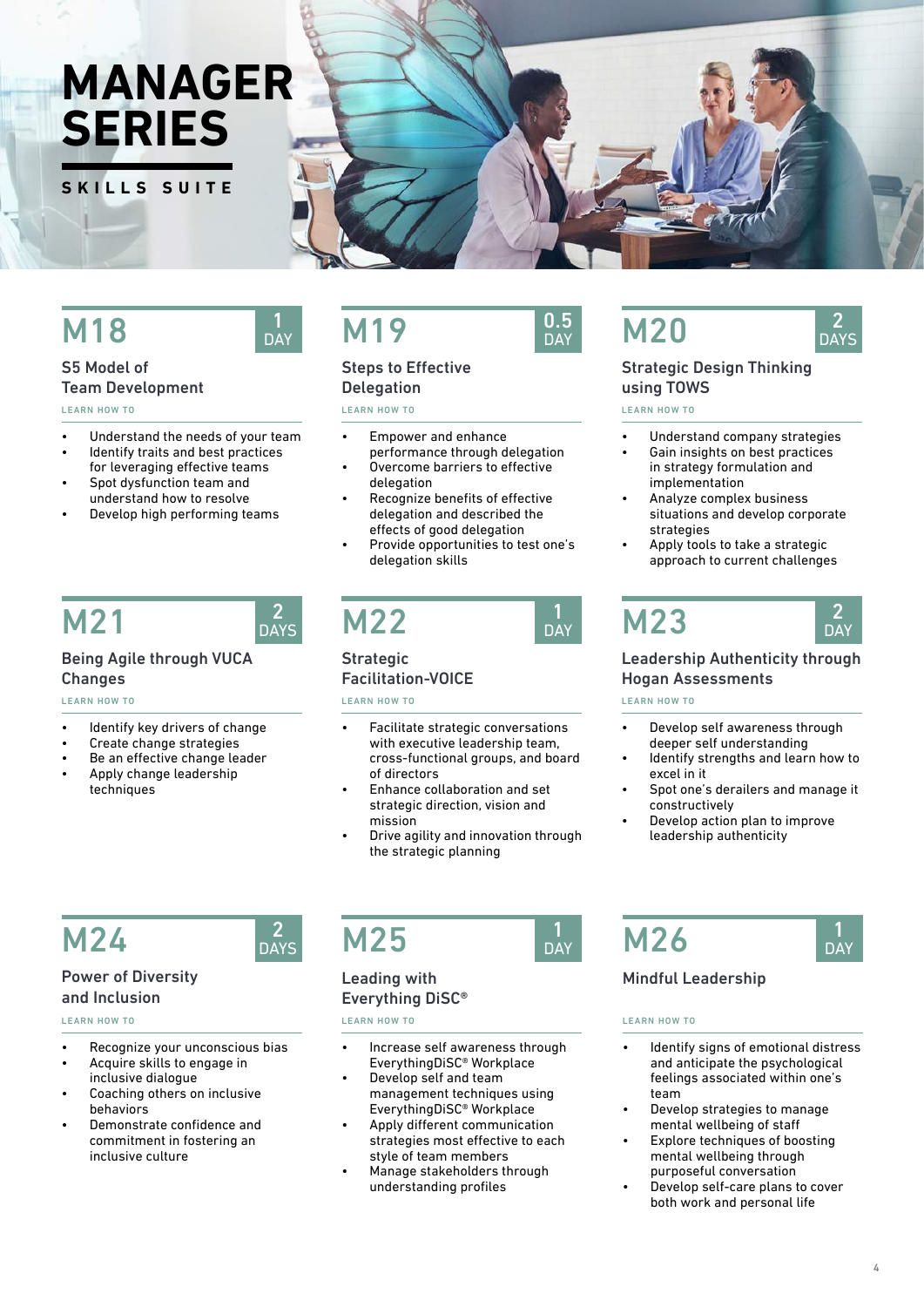#### **SKILLS SUITE**

We have tailored a suite of programs that focuses on continuous learning for all employees. The **All Staff Series** programs aim to engage all employees, build self-leadership and develop professional skills essential for workplace success



## S1

#### 4 Steps to Creative Problem Solving

LEARN HOW TO

- Examine how business leaders solve problems in a dynamic world of business
- Approach complex problems using a proven and successful model/ framework
- Evaluate and choose the appropriate solution to implement
- Apply the skills, tools, and techniques for problem solving

## S3



#### Altering Your Mindset to Manage Change

LEARN HOW TO

- Navigate the change journey
- Recognize and address feelings when managing change
- Understand concepts of fixed and growth mindsets
- Develop strategies and competencies to respond positively to change

## S5



#### Creating Your Influence Plan

LEARN HOW TO

- Develop awareness of how people are being influenced
- Develop higher levels of trust and rapport with the people you work with
- Create influence plan to win support for your proposal
- Present ideas and proposals that will increase stakeholder buy-in

S7



#### Effective Brainstorming **Techniques**

LEARN HOW TO

- Collaborate innovatively
- Apply innovation techniques to real-life issues
- Select idea to respond and adapt to business trends and consumer needs
- Speedily solve problems



DAY



### **DAY**

#### 5 Steps to Decision Making

LEARN HOW TO

- Apply a systematic process for objective decision-making
- Identify and explain biases in decision making
- Apply debiasing strategies or create nudges which lead to better decisions
- Ensure quality and acceptance of decisions made

#### S4 **DAY**

#### Conflict Management

– Handling Your Hot Buttons

#### LEARN HOW TO

- Identify and manage hot buttons during conflict
- Apply tools that turn conflicts into positive outcomes
- Confidently navigate through team conflict
- Overcome common fears in negotiation and conflict resolution



#### Developing Values and Engagement

LEARN HOW TO

S6

- Identify values and their influence on engagement
- Improve engagement leveraging on different values
- Characterize these values to guide business decisions
- Walk the talk





#### Emotional Intelligence

– Awareness and Management

LEARN HOW TO

- Understand emotional intelligence for deeper selfawareness
- Manage emotional intelligence while working with others
- Identify cues and the clues of others and apply a new behavior to get specific outcome or result
- Employ strategies to connect with the emotions that drive the behavior of others which will increase your influence, authority, and ability to be supportive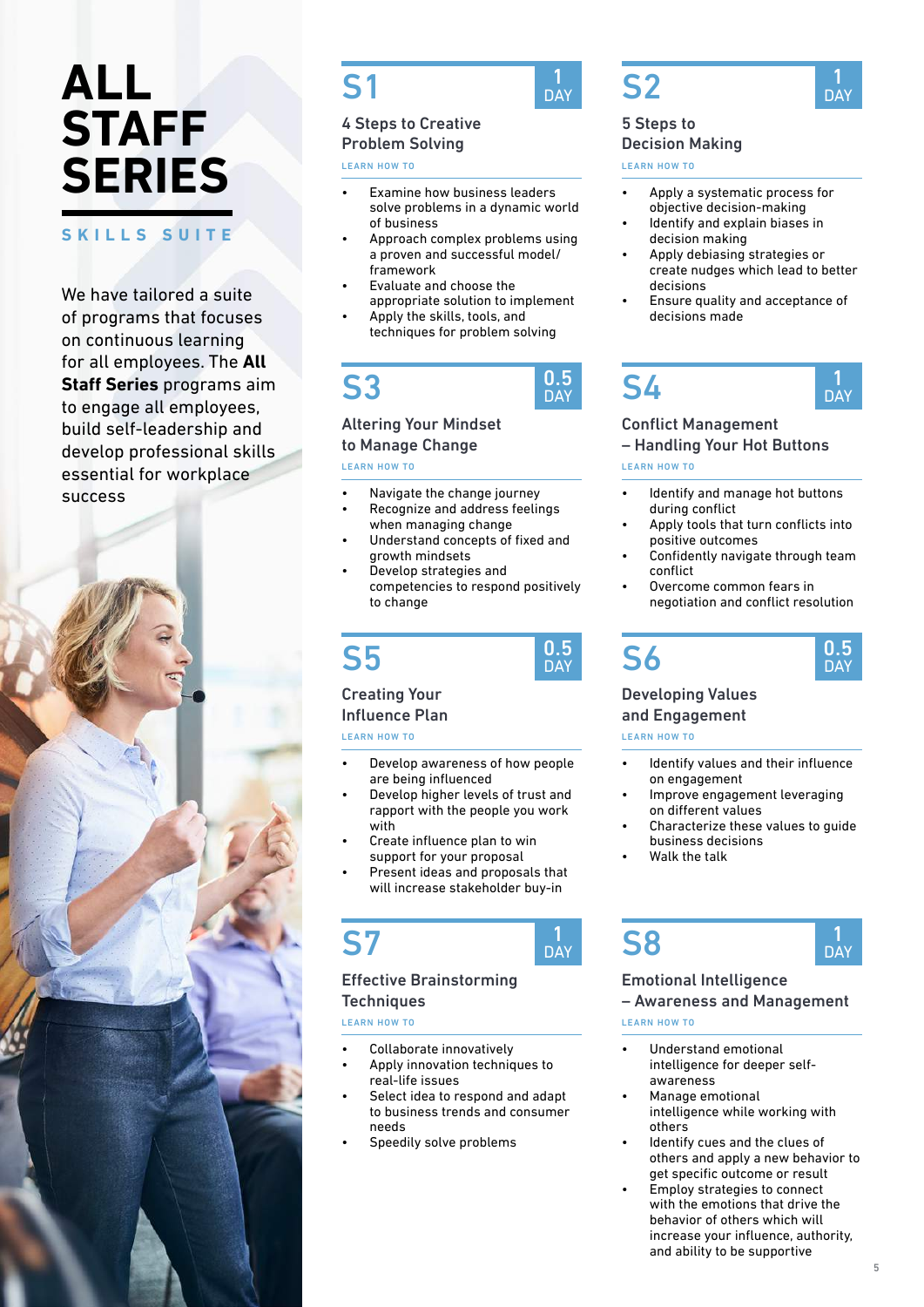#### **SKILLS SUITE**

## S9

#### Having a Courageous **Dialogue**

LEARN HOW TO

- Identify situations where courageous conversations are needed
- Develop precise questions to conduct skillful courageous conversation
- Apply a structured process for confronting "tough" communication challenges
- Turn conflict into a creative rather than destructive force

## S12

#### The 4 Powers of Influence

#### LEARN HOW TO

- Build trust and credibility to influence others
- Utilize your style to increase effectiveness
- Refine present skills and develop alternative styles
- Expand the use of personal influence in daily work situations

## S15

#### Creating Exceptional Customer Service

LEARN HOW TO

- Develop customer service mindset and uncover their real needs and concerns
- Apply a collaborative process to improve customer service through effective interpersonal communication and problemsolving skills
- Understand service challenges and triggers in the service environment
- Recognize the impact of one's professional image and organization's persona

## S10

#### Managing Your Stress

LEARN HOW TO

- Identify personal stressors
- Develop specific stress-reducing strategies
- Respond to stressful application using different effective techniques
- Adopt positive attitude to improve well-being and organizational effectiveness

## S11

### Managing

Your Time

LEARN HOW TO

Plan and prioritize for efficiency

0.5 **DAY** 

- Handle interruptions, unexpected demands, meetings, and "timestealers"
- Examine current habits and develop mindset to fight procrastination
- Be as productive as you could be and develop a plan to improve

## S13

0.5 **DAY** 

DAY

DAY

#### Virtual Teaming

**Techniques** 

#### LEARN HOW TO

- Understand virtual team environment
- Apply effective virtual techniques
- Mitigate key challenges and pitfalls of working virtually
- Find the right balance of control and trust when working remotely

## S16

#### Managing Your Career using the ABCD Model

LEARN HOW TO

- Identify different career development stages
- Increase self-awareness, pinpoint career goals, and envision future work self
- Identify what success means for you and your work
- Design simple and meaningful career development plan



DAY

## S14

#### Active Listening Skills

LEARN HOW TO

- Understand the need for active listening
- Listen at a deeper level using EQ strategies
- Demonstrate active listening skills for effective communication
- Avoid pitfalls that interfere with active listening

## S17

Powerful Questioning Skills

#### LEARN HOW TO

- Differentiate between mediocre and powerful questions
- Incorporate powerful questions for greater impact
- Apply questioning techniques to elicit information at different stages
- Ask follow up questions to find out more when concealment exist

0.5 **DAY** 

0.5 **DAY** 



0.5 DAY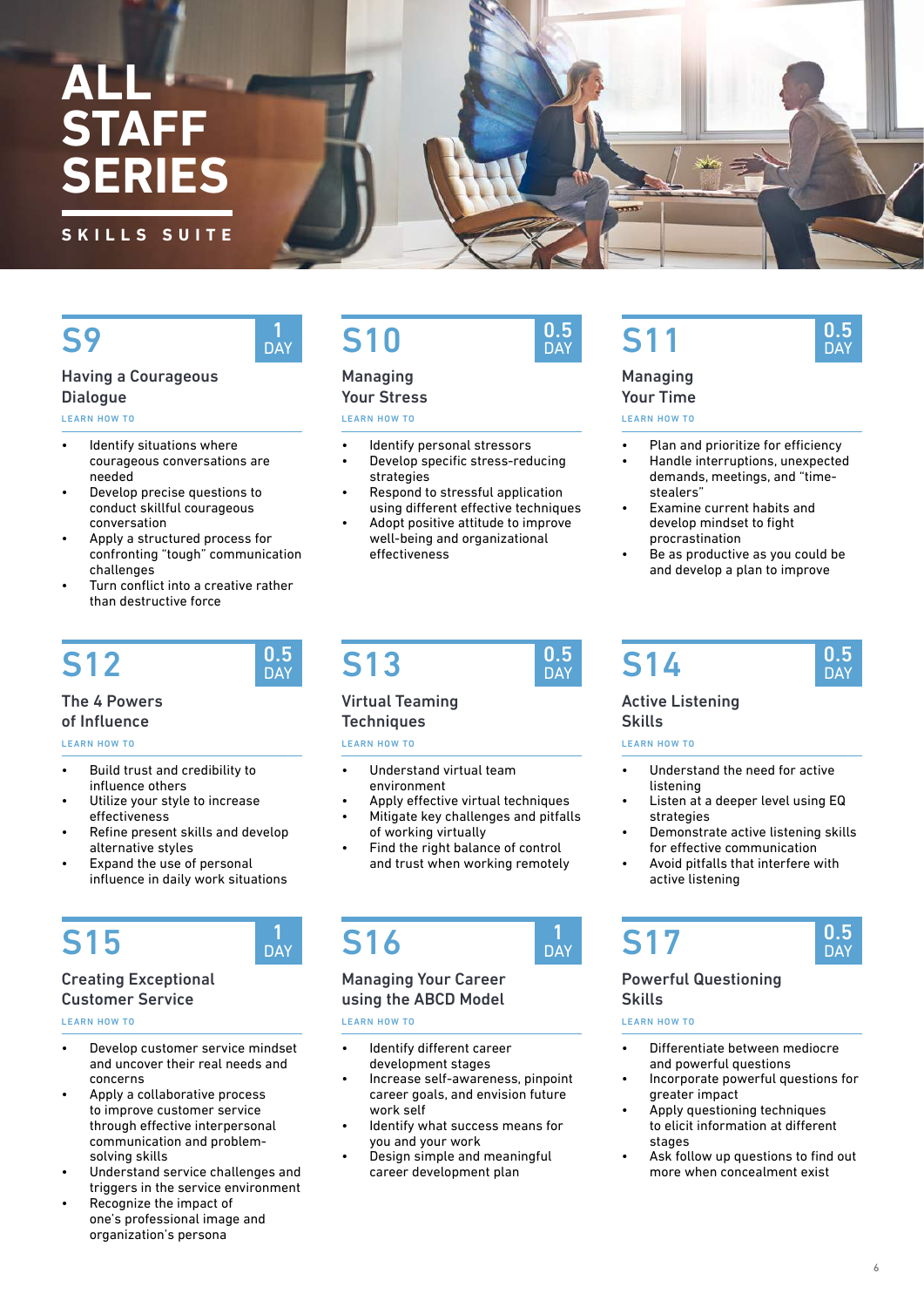**SKILLS SUITE**

## S18

## 0.5<br>DAY

**0.5**<br>DAY

#### Self-Talk – Positive or Negative

LEARN HOW TO

- Differentiate between positive and negative self-talk
- Change one's mindset to influence behaviors and outcomes
- Apply practical strategies for altering your mental environment so that you are positioned for more positive attitudes and better performance outcomes
- Raise awareness of your Self Talk habits

## **S19**

#### Personal Mastery with EverythingDiSC®

LEARN HOW TO

- Increase self awareness through EverythingDiSC® Workplace
- Develop self-management techniques using EverythingDiSC® **Workplace**
- Gain insights into different communication strategies most effective to each styles
- Demonstrate key behaviours to Personal Mastery

## **S20**

**DAY** 

#### 2 **DAYS**

#### Business Storytelling -Presenting with Impact

#### LEARN HOW TO

- Develop a stakeholder map when approaching decision makers, customers and internal partners
- Use the EAGLE Approach in order to be visionary, precise, and poised in our message presentation theme and delivery
- Develop storyboarding techniques and action planning through a matrix of EAGLE vs 4 types of profiles
- Practice creating 4 types of storyboards based on different scenarios
- Stand up and engage the audience during presentation

## S21

#### Gift of Feedback

LEARN HOW TO

- Champion the concept of "feedback is a gift" and demonstrate the desired behaviors.
- Learn the skills required to solicit, provide and receive feedback for performance results.
- Understand the elements of effective feedback conversations

## **S22**

DAY

#### Four Interpersonal Communication Styles

LEARN HOW TO

- Communicate using the most effective approach
- Adapt to different situations and contexts
- Improve communication challenge Build rapport with colleagues.
- clients and superiors to get things done

## S23

| DAY |
|-----|

#### Passion @Work

*\*Customized to organization's corporate values*

#### LEARN HOW TO

- Internalize and reinforce skills and positive mindsets related to unique corporate values
- Support the organization strategic priority to build an adaptable and high performing workforce
- Empower staff to drive key strategic shifts with the relevant skillsets to navigate the future work landscape

7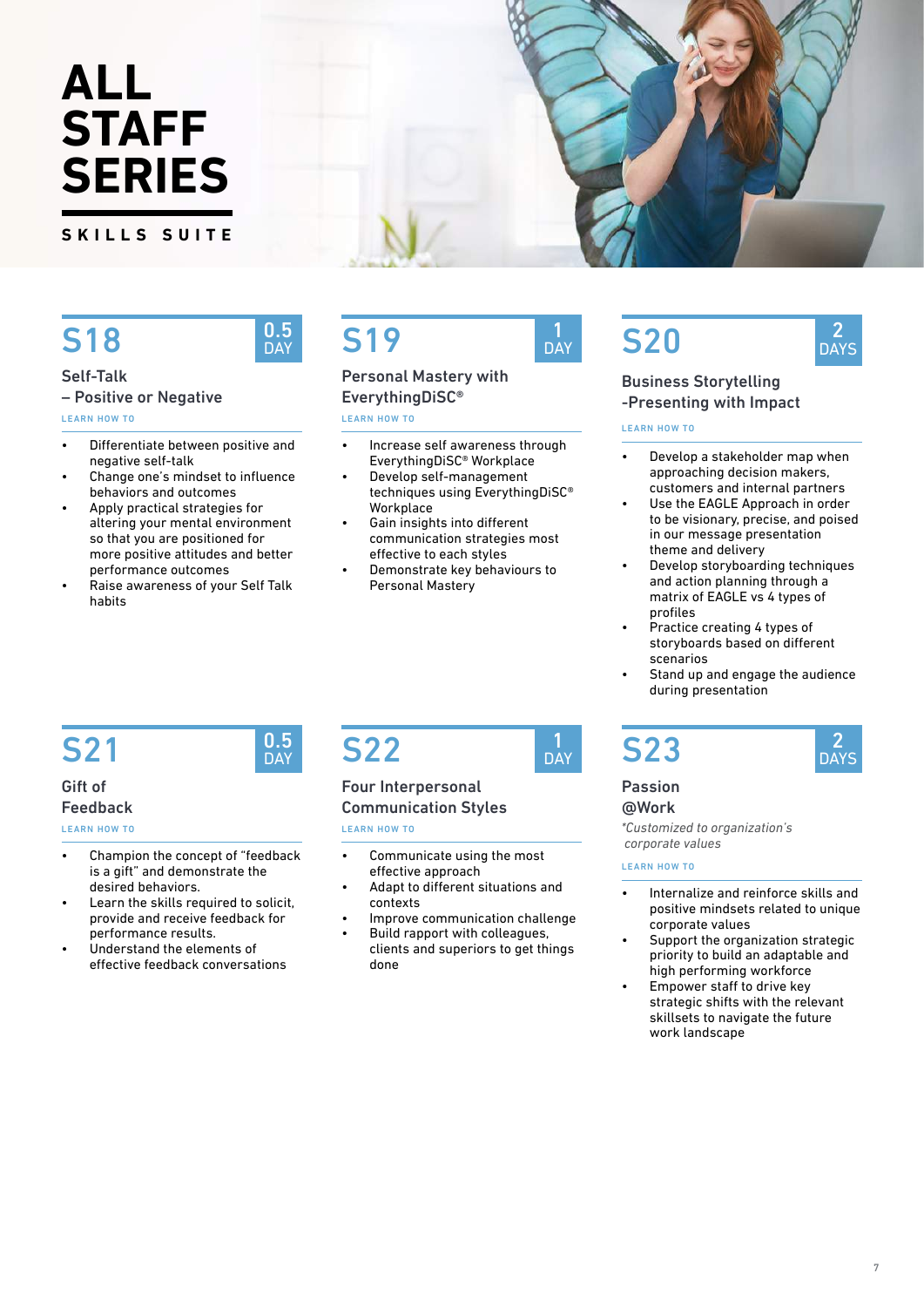**SKILLS SUITE**

## S24



**Happiness** @Work

LEARN HOW TO

- Identify relationships that fuel/ drain energy
- Explore ways to maintain/grow relationships to support mental wellness
- Identify circle of influence vs circle of control
- Co-relation between mental and physical wellness



**SKILLS SUITE**

Developing the next generation of leaders is critical to organizational success. Our approach to talent development creates insights into an individual's self-perception, skills and abilities, and target areas for growth. We help future leaders in your organization to better steer business strategies and execution, improving business outcome.

> 3-5 **DAYS**



### T1

#### Wargames (Talent Development)

LEARN HOW TO

- Build foundational techniques for Lead Self
- Develop Lead People skills
- **Explore Lead Strategy techniques**
- Create confidence in Lead Execution



#### Leader@Spire (Senior Talent)

LEARN HOW TO

- Develop Business Strategic Mindset
- Balance tactical execution
- Analyze organization gap
- Formulate future scenarios strategies